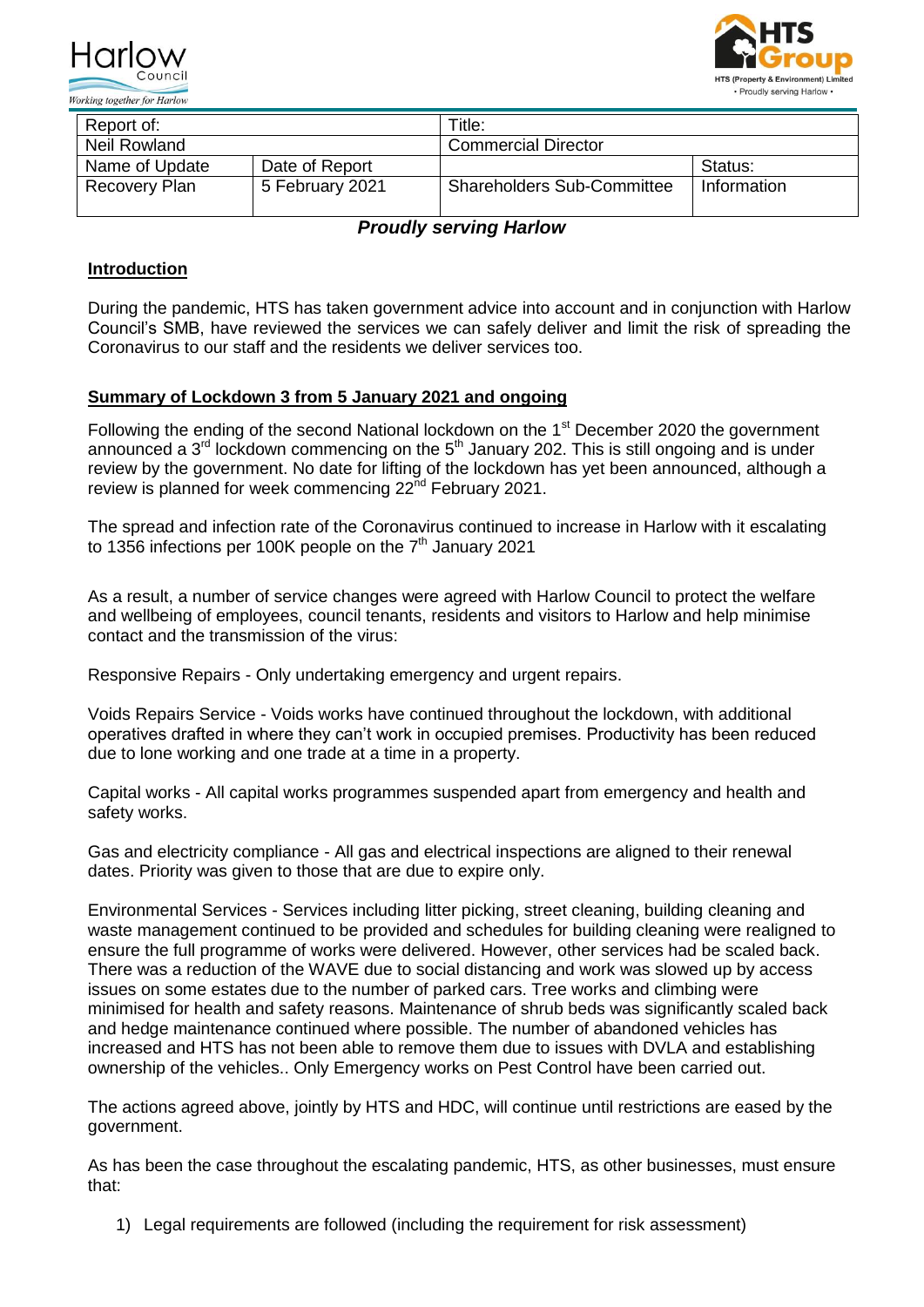



- 2) Best practice is followed
	- a. Guidance from Government
	- b. Guidance from WHO / NHS
- 3) Industry best practice is followed

The above will be taken into consideration as we continue to increase levels of productivity.

## **Recovery Planning**

The next scheduled review by the Government is scheduled for week commencing  $22^{nd}$  February 2021 and HTS is currently in process of jointly planning the transition from Lockdown to the gradual introduction of more services.

A number of factors need to be considered in determining the safest and most productive approach to our recovery plans:

- $\triangleright$  The rate of infection must be under control and significantly lower than lockdown levels
- $\triangleright$  Assuming the government reinstates the Tier Levels, we need to understand what restrictions this may impose on working practices
- $\triangleright$  Reviewing the effectiveness of the vaccine programme generally and amongst HTS staff
- $\triangleright$  The continued requirement to avoid or limit contact, promoting lone working and home working

Taking the above into consideration, the fact the infection levels are reducing week on week in Harlow and the vaccine roll out is going well we anticipate service delivery can be increased when the government next eases restrictions.

To assist with this, HTS will need to carry out a thorough review of each of the services it delivers to assess the following:

- Establish a list of affected services
- Establish the extent of any backlog that may have been built up over time
- Prioritise actions to get services back on track
- Establish a timescale to reduce backlogs
- Review resources available
- Analyse cost of recovery plan and establish funding sources

Operative productivity and flexible working are going to be key in recovery and we must consider what opportunities are available to us such as:

- Extended working hours during the week and weekends
- Employing additional resources
- Use of additional subcontractors
- Use of multi-trade operatives

There would be a need to consult with Unite Union to agree any potential changes to contracts. Also, we must consider that working restrictions maybe in force for many months and this will have an ongoing effect on productivity.

## **Responsive Repairs**

When restrictions are reviewed we will not only undertake Emergency and Urgent repairs, as we have been doing through lockdown, but we can start to accept and carry out Standard repairs that are of an external nature or limit exposure with residents and the public, such as roofing, fencing and communal areas.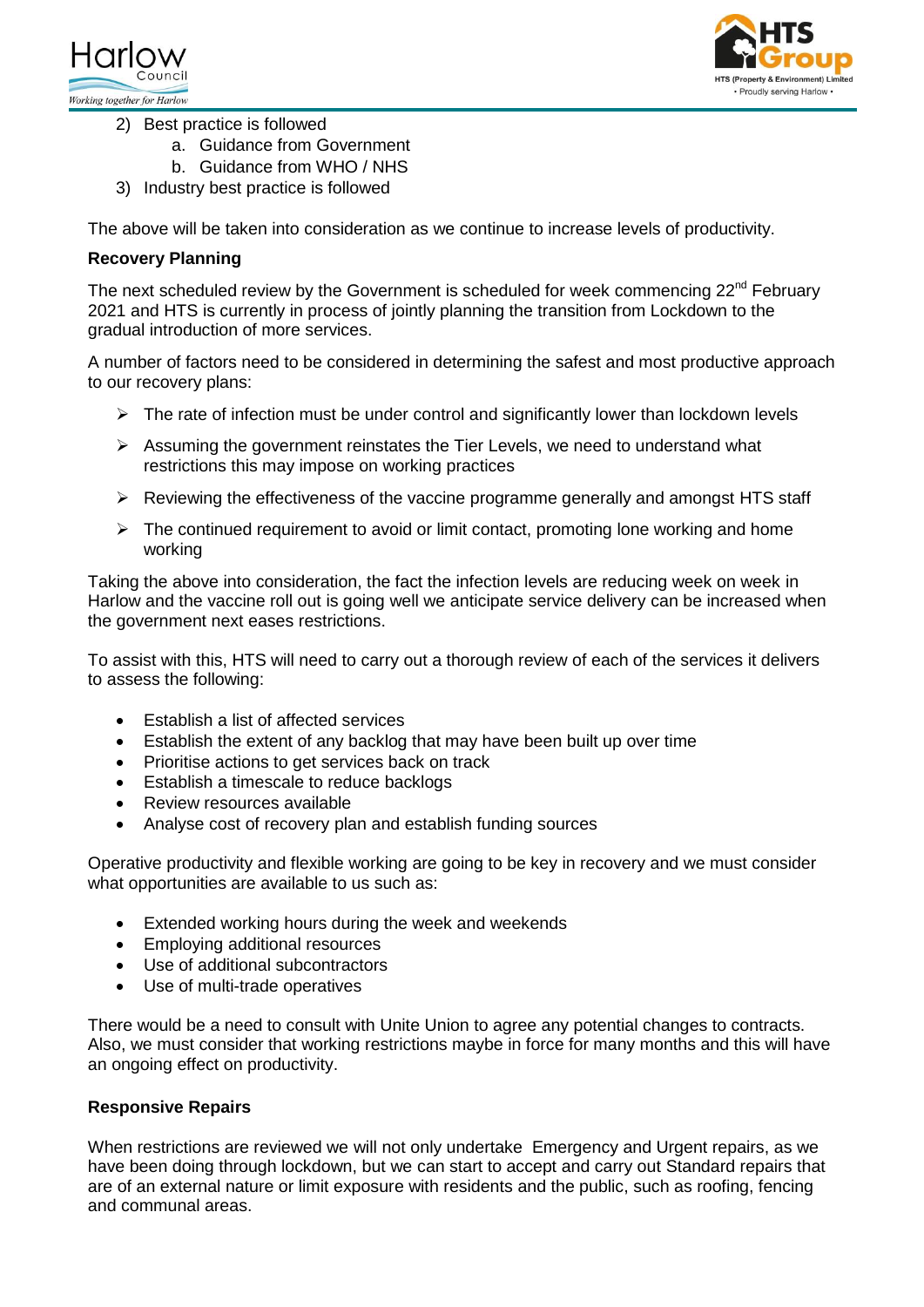



Working in occupied premises will be reviewed on an ongoing basis when it is safe to do so, but any works of an emergency nature will still continue.

The call centre has been in full operation (working remotely) during this phase and new orders are still being raised although not being booked or carried out in accordance with their priority.

This will result in an increased WIP at the end of the lockdown period that will need to be managed and programmed effectively.

Gas and Electrical Compliance inspections and servicing will be aligned to their renewal dates. priority will be given to those that are due to expire to ensure compliance levels are maintained.

HTS normally carries out gas servicing 2 months ahead of the expiry date and we will be looking to regain this buffer as soon as practically possible.

## **Capital Works**

The government has always stated that Construction activities can continue as long as precautions are adhered to.

On this basis, and to align with government advice, we expect to be able to recommence External Capital works programmes when restrictions are initially lifted, but Internal works in occupied properties will remain suspended.

Urgent internal works that only take one day to complete i.e. Boiler replacements will continue as they did before, and Health and Safety issues will of course be covered. See summary below:

- The Internals Programme will remain on hold apart from boiler replacements and health and safety issues
- Externals Programme we anticipate starting the roofing programme
- Aids and Adaptations Internal works suspended unless H& S related External adaptations will recommence
- Garage Programme Works to recommence
- Compliance All inspections now complete now moving into Communal testing that can continue safely
- Sumners Farm Close Works can recommence when restrictions are eased

From when restrictions are eased a mobilisation period will be required before commencing these workstreams.

## **Environment**

We anticipate being able to recommence all Grounds Maintenance activities when restrictions are lifted.

### **Summary**

Reinstatement of any services will be based on a risk assessed approach and must encapsulate the government advice on social distancing and self-isolation in order to work as safely as possible.

These services are currently being reviewed by our SHEC team, but the key safety measures would need to be employed:

- $\triangleright$  Avoidance where not essential
- $\triangleright$  Social distancing of at least 2 metres
- $\triangleright$  Frequent hand washing
- $\triangleright$  Use of PPE where appropriate